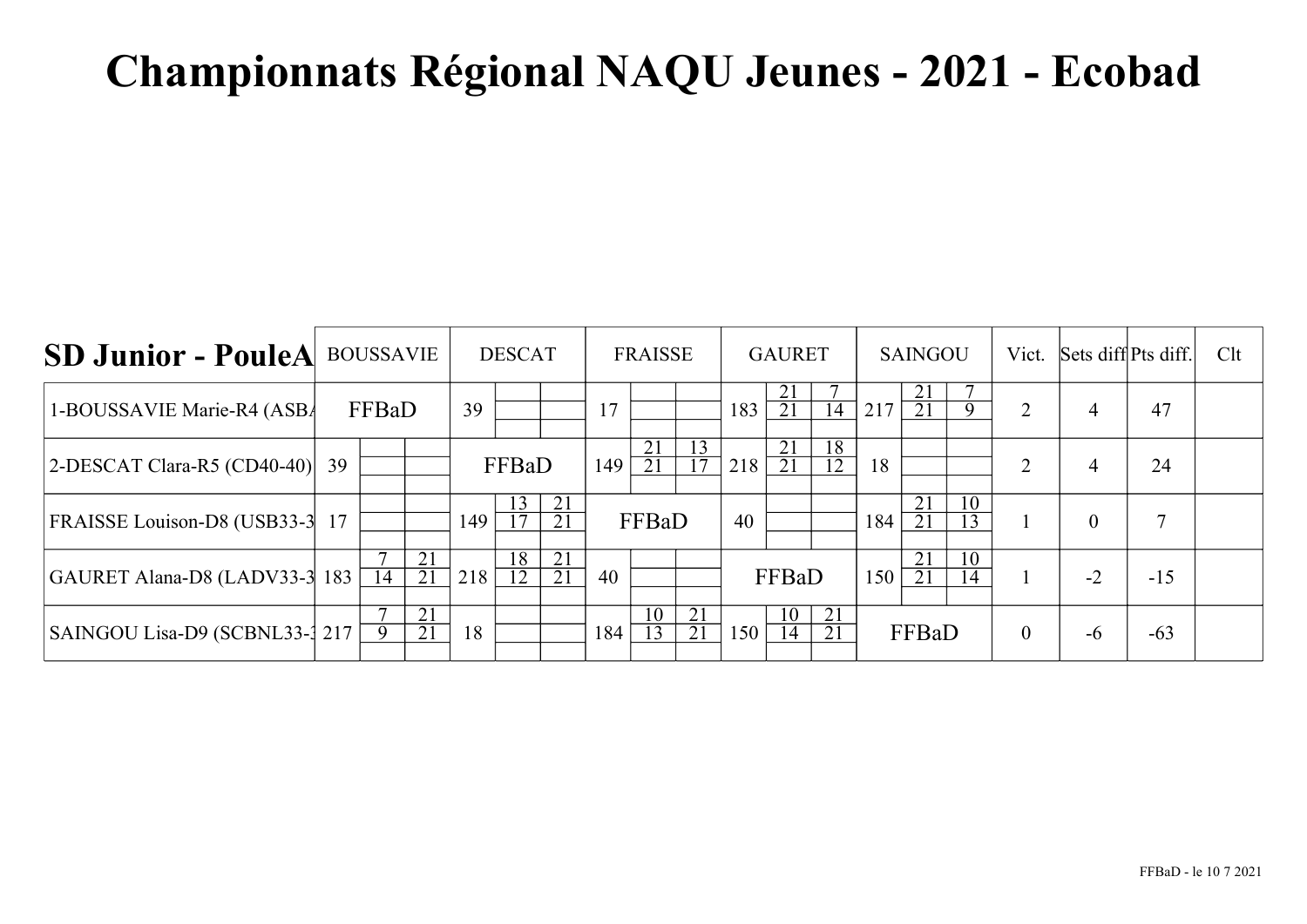| <b>SD Cadet - PouleA</b>            | <b>GERMAIN</b> |           |          |     | <b>BENARD</b>  |   | <b>BOISSEAU</b> |       |           | Vict.    | Sets diff. Pts diff. |       | Clt       |
|-------------------------------------|----------------|-----------|----------|-----|----------------|---|-----------------|-------|-----------|----------|----------------------|-------|-----------|
| 1-GERMAIN Leane-R4 (ASBAD87-1       |                | FFBaD     |          | 219 | 21<br>21       | 8 | 185             |       | <b>WO</b> |          |                      | 29    |           |
| <b>BENARD Shanone-D9 (BRC17-17)</b> | 219            | 8         | 21<br>21 |     | FFBaD          |   | 151             |       | <b>WO</b> | $\theta$ | $-2$                 | $-29$ | ↑         |
| BOISSEAU Coline-D9 (CASH33-33) 185  |                | <b>WO</b> |          | 151 | W <sub>O</sub> |   |                 | FFBaD |           | $\theta$ | $\theta$             |       | <b>WO</b> |

| <b>SD Cadet - PouleB</b>         | <b>ROUBINET</b> |                |                |     | <b>BRETON</b>  |                             |     | <b>BELKHANFAR</b> |          |          | Sets diff. Pts diff. |       | Clt |
|----------------------------------|-----------------|----------------|----------------|-----|----------------|-----------------------------|-----|-------------------|----------|----------|----------------------|-------|-----|
| 2-ROUBINET Lucie-R6 (ASCPA33-    |                 | FFBaD          |                | 220 | 21<br>15<br>21 | 16<br>21<br>$\overline{14}$ | 186 | 21<br>21          | 8        | າ        |                      | 33    |     |
| <b>BRETON Lola-D7 (UST33-33)</b> | 220             | 16<br>21<br>14 | 21<br>15<br>21 |     | FFBaD          |                             | 152 | 21<br>21          | 14<br>10 |          |                      | 12    |     |
| BELKHANFAR Naïla-P10 (SCBNL3 186 |                 | 8              | 21<br>21       | 152 | 14<br>10       | 21<br>21                    |     | FFBaD             |          | $\theta$ | $-4$                 | $-45$ |     |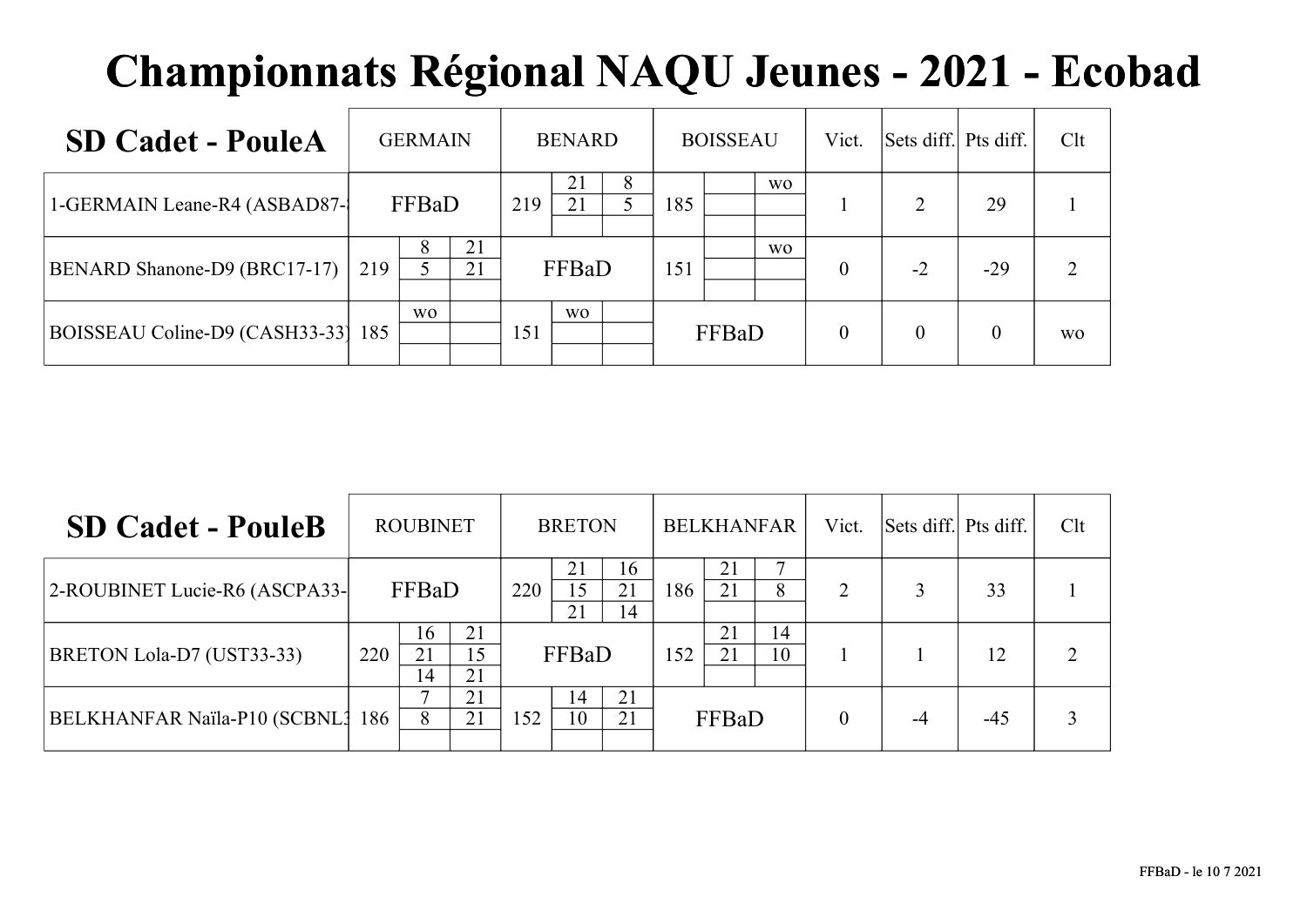| <b>SD Cadet - PouleC</b>           | <b>MITON</b> |                      |          |     | <b>LEYREM</b> |          | <b>SAUSSEZ</b> |          |                | Vict.          | Sets diff. Pts diff. |       | Clt |
|------------------------------------|--------------|----------------------|----------|-----|---------------|----------|----------------|----------|----------------|----------------|----------------------|-------|-----|
| 3/4-MITON Tiphaine-D7 (AMB33-3)    |              | FFBaD                |          | 187 | 21<br>21      | 4        | 221            | 21<br>21 | $\sigma$<br>13 | $\overline{2}$ | $\overline{4}$       | 59    |     |
| LEYREM Philippine-D9 (CASH33-3 187 |              | 4                    | 21<br>21 |     | FFBaD         |          | 153            | 14<br>10 | 21<br>21       | $\overline{0}$ | $-4$                 | $-54$ |     |
| SAUSSEZ Fany-D9 (CD40-40)          | 221          | $\mathfrak{h}$<br>13 | 21<br>21 | 153 | 21<br>21      | 14<br>10 |                | FFBaD    |                |                | 0                    | $-5$  |     |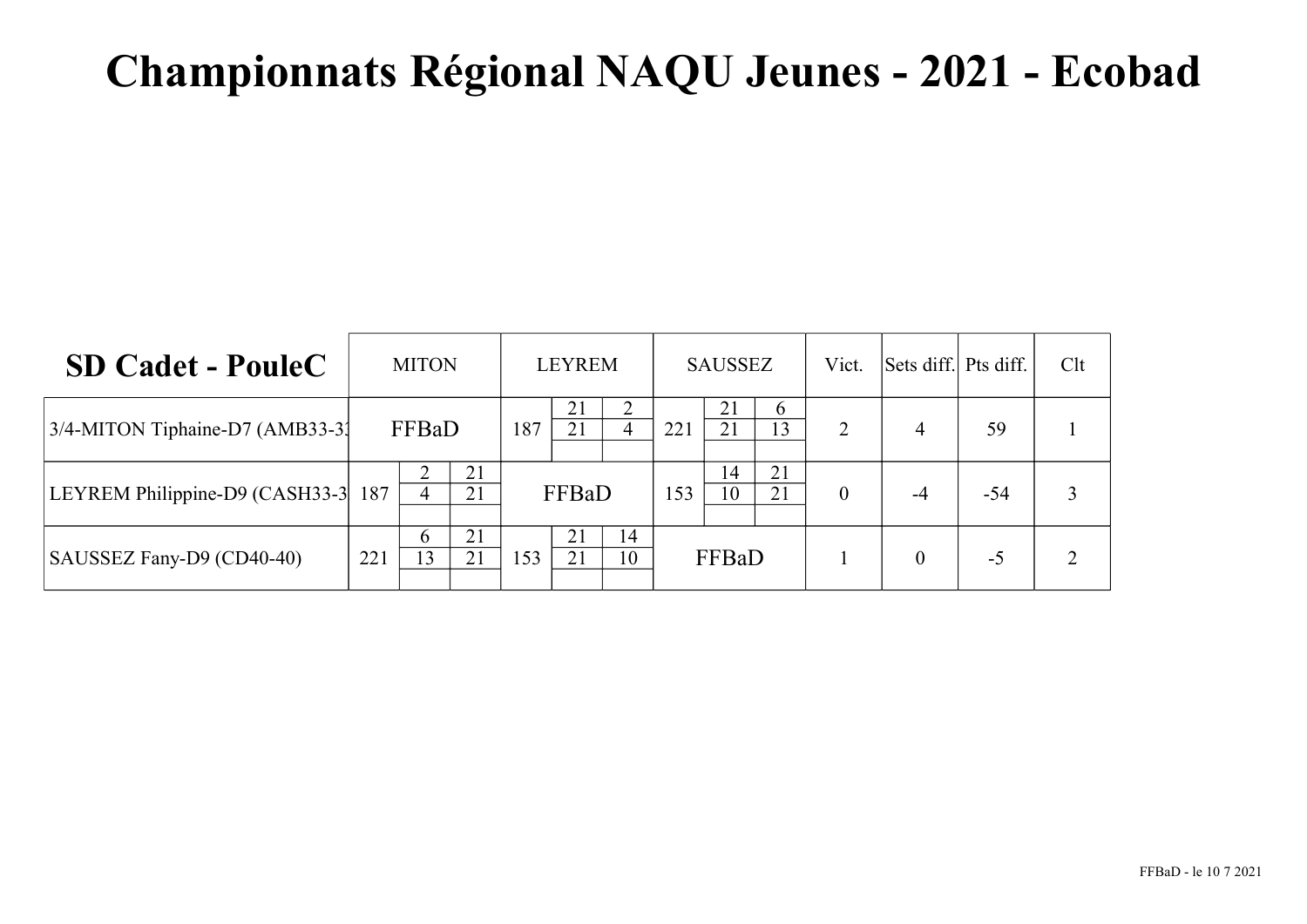| <b>SD Minime - PouleA</b>         | <b>TRIOLIER</b>   |          | <b>GOUREAU</b> |                   |          | <b>VIGOUROUX</b> |          | Vict.               | Sets diff. Pts diff. |          | Clt   |  |
|-----------------------------------|-------------------|----------|----------------|-------------------|----------|------------------|----------|---------------------|----------------------|----------|-------|--|
| 1-TRIOLIER Lily Rose-R6 (BCG23-1) | FFBaD             | 222      | 21<br>21       | <sub>b</sub><br>8 | 188      | 21<br>21         | ↑        | $\overline{2}$      | 4                    | 67       |       |  |
| GOUREAU Anaëlle-D9 (CASH33-31 222 | <sub>0</sub><br>8 | 21<br>21 |                | FFBaD             |          | 154              | 21<br>21 | 9<br>$\overline{3}$ |                      | $\theta$ |       |  |
| VIGOUROUX Maëlys-D9 (CD40-40)     | 188               | 21<br>21 | 154            |                   | 21<br>21 |                  | FFBaD    |                     | $\theta$             | -4       | $-69$ |  |

| <b>SD Minime - PouleB</b>        |     | <b>BOUTOULLE</b>    |          | <b>DUMORA</b> |                   |                     | <b>LAVILLONIERE</b> |          |                      | <b>GIRAUD</b> |          |                     | Vict.    | Sets diff. Pts diff. |       | Clt |
|----------------------------------|-----|---------------------|----------|---------------|-------------------|---------------------|---------------------|----------|----------------------|---------------|----------|---------------------|----------|----------------------|-------|-----|
| 2-BOUTOULLE Clara-D7 (CASH33)    |     | FFBaD               |          | 223           | 21<br>21          | $\mathfrak{b}$<br>8 | 155                 | 21<br>21 | 4<br>$\mathbf{\tau}$ | 189           | 21<br>21 | 9<br>$\overline{4}$ | 3        | 6                    | 88    |     |
| DUMORA Zoé-D8 (CASH33-33)        | 223 | h.<br>8             | 21<br>21 |               | FFBaD             |                     | 190                 | 21<br>21 | 4<br>17              | I 56          | 21<br>21 | 9<br>14             | 2        | $\mathcal{D}$        | 12    |     |
| LAVILLONIERE Chloé-D9 (BACOU 155 |     | 4                   | 21<br>21 | 190           | 4<br>17           | 21<br>21            |                     | FFBaD    |                      | 224           | 21<br>21 | 16<br>13            |          | $-2$                 | $-39$ |     |
| GIRAUD Allya-P10 (SCBNL33-33)    | 189 | 9<br>$\overline{4}$ | 21<br>21 | 156           | $\mathbf Q$<br>14 | 21<br>21            | 224                 | 16<br>13 | 21<br>21             |               | FFBaD    |                     | $\theta$ | -6                   | $-61$ | 4   |